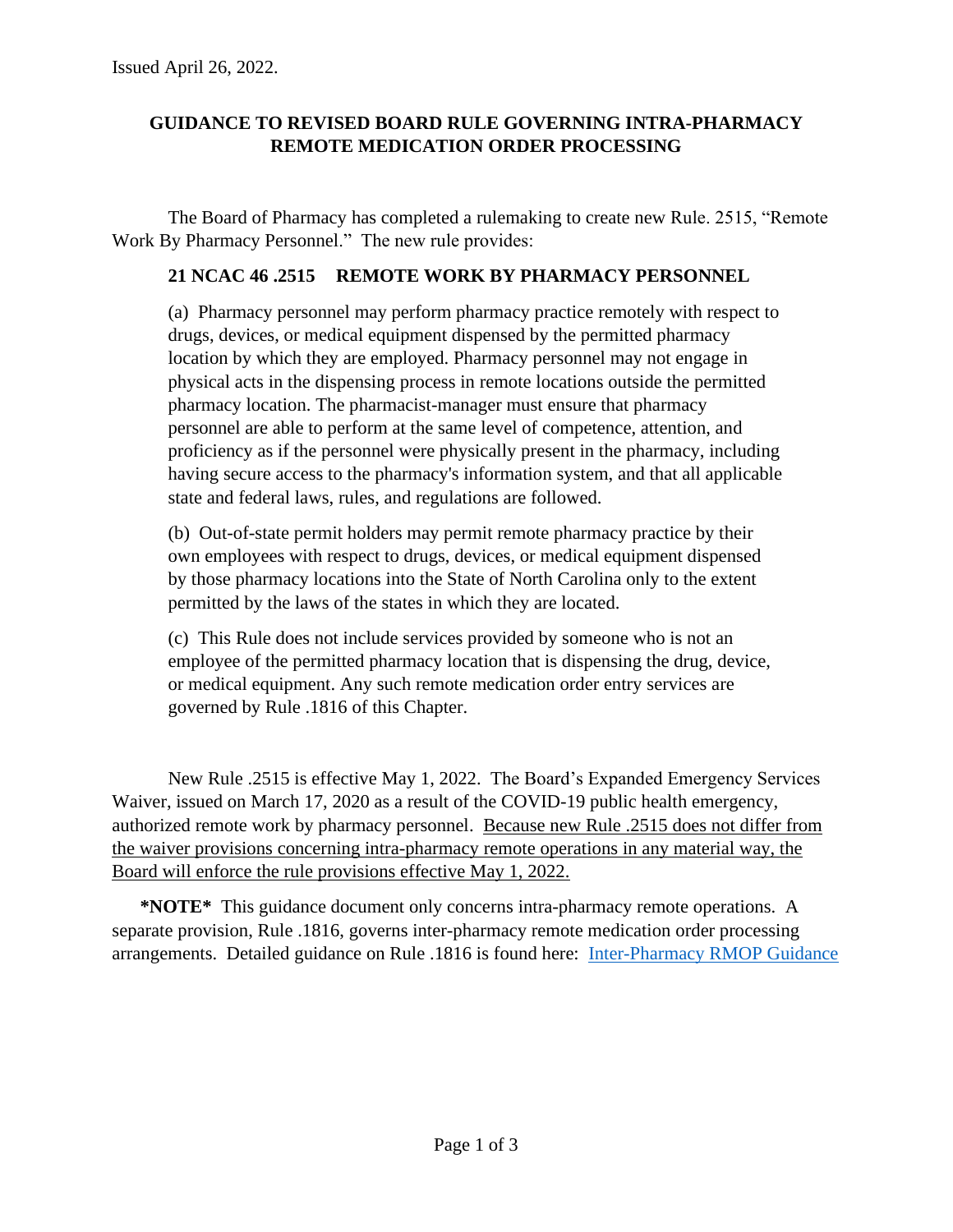# **1. What is "remote work"?**

"Remote work" involves tasks that are the practice of pharmacy except for "physical acts in the dispensing process." In other words, tasks such as: receiving, interpreting, and clarifying medical orders; entering data and transferring medication order information; performing DUR; interpreting patient clinical data to ensure proper prescription drug therapy; performing therapeutic interventions. It does not include any physical acts in the dispensing process  $-e.g.,$  storing prescription drugs; packaging prescription drugs; labeling prescription drugs; dispensing prescription drugs.

**\*Note\*** Rule .2515 does not enlarge the allowable scope of practice for pharmacy technicians. Pharmacy technicians engaged in remote work may only perform those tasks allowed under the North Carolina Pharmacy Practice Act.

# **2. Who are "pharmacy personnel"?**

"Pharmacy personnel" are employees of a North Carolina-permitted pharmacy location who are authorized to engage in acts constituting the practice of pharmacy – pharmacists and pharmacy technicians. Pharmacy interns are considered "pharmacy personnel" if they are employees of the pharmacy.

# **3. I am a pharmacist/pharmacy technician employed by a company with multiple pharmacy locations. Where am I considered an "employee" for purposes of Rule .2515?**

For purposes of Rule .2515, a pharmacist or pharmacy technician is an employee of the North Carolina-permitted pharmacy location where the pharmacist or pharmacy technician is primarily assigned and practices the majority of their time.

This is the "employer" that should be indicated in the pharmacist's or pharmacy technician's Licensure Gateway profile: <https://portal.ncbop.org/> Pharmacists and pharmacy technicians should ensure that their current employer pharmacy is listed in their profile and updated as necessary. Pharmacist-managers are also responsible for ensuring that all employees are listed, as staff, under the permit. This information can be viewed/updated by logging in to the permit under Facility Management via the Licensure Gateway -- <https://portal.ncbop.org/>

A pharmacy that wishes to engage pharmacists employed at a different North Carolina permitted pharmacy location to perform remote medication order processing functions must follow the requirements of Rule .1816. See question #6 below.